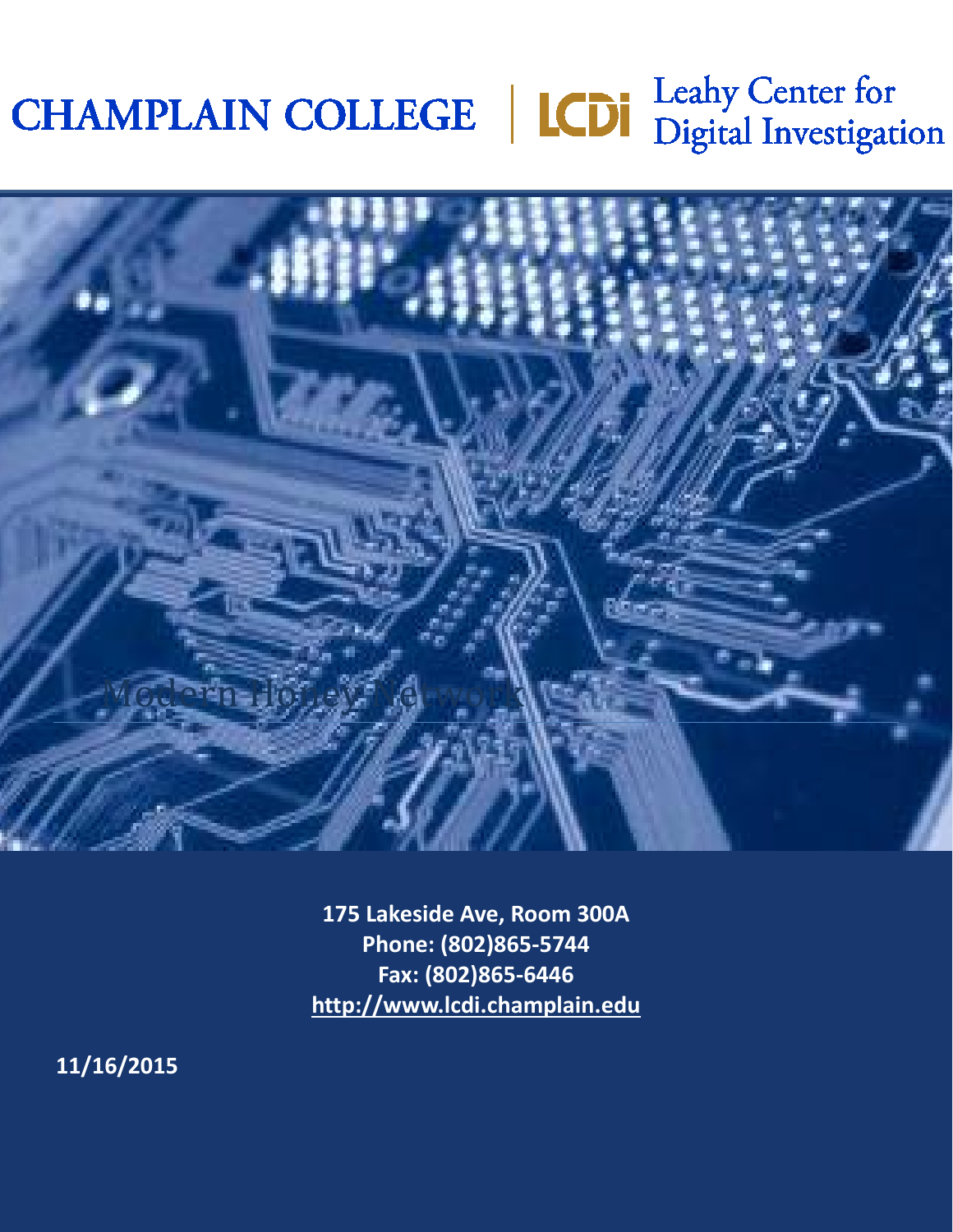

Patrick Leahy Center for Digital Investigation (LCDI)

## Disclaimer:

This document contains information based on research that has been gathered by employee(s) of The Senator Patrick Leahy Center for Digital Investigation (LCDI). The data contained in this project is submitted voluntarily and is unaudited. Every effort has been made by LCDI to assure the accuracy and reliability of the data contained in this report. However, LCDI nor any of our employees make no representation, warranty or guarantee in connection with this report and hereby expressly disclaims any liability or responsibility for loss or damage resulting from use of this data. Information in this report can be downloaded and redistributed by any person or persons. Any redistribution must maintain the LCDI logo and any references from this report must be properly annotated.

# **Table of Contents**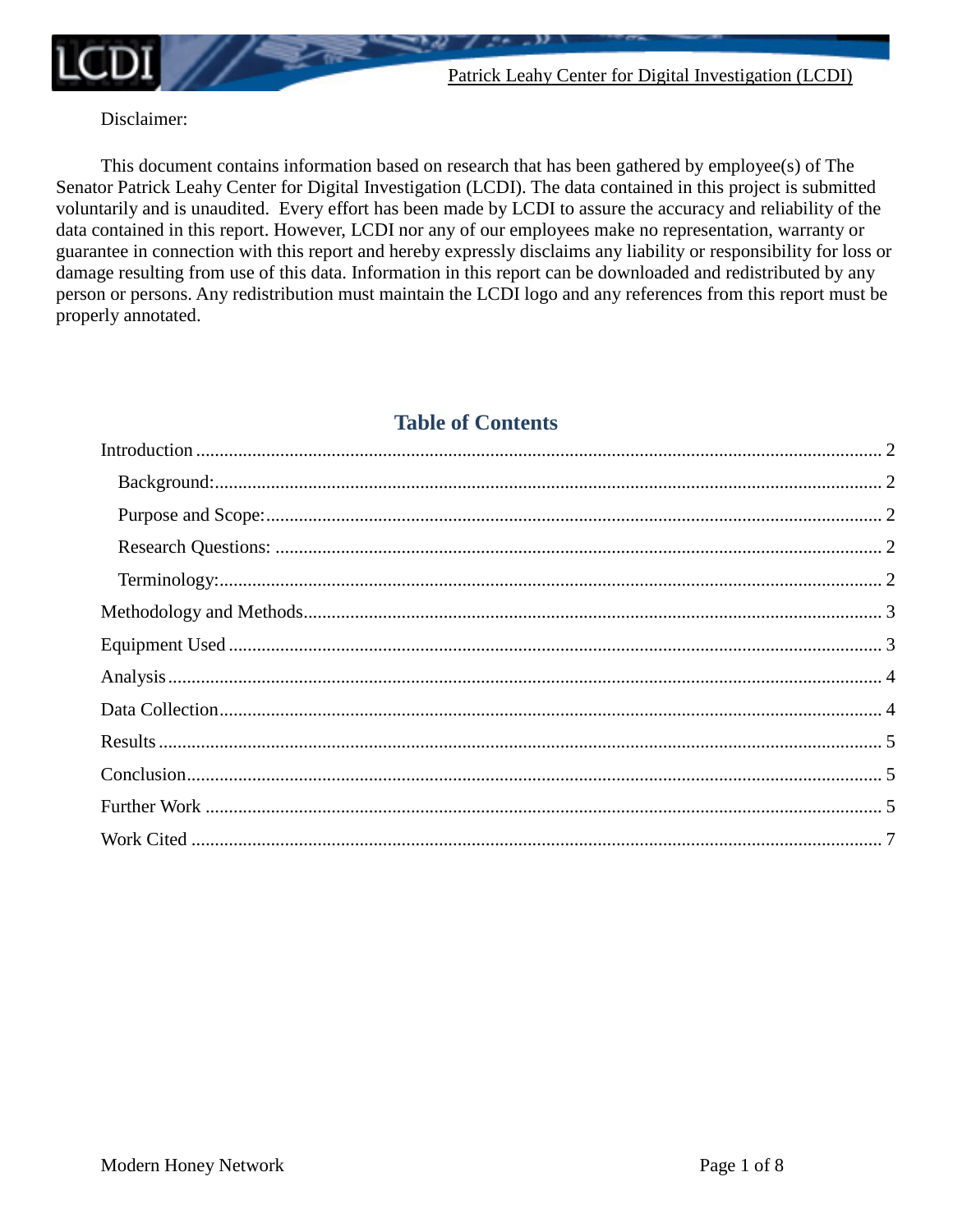

# **Introduction**

<span id="page-2-0"></span>This project assessed the Raspberry Pi, a low cost, credit card-sized computer that can connect to a standard display and utilize keyboard/mouse input, and the viability of it redefining how cyber security specialists view honeypots. Traditionally, a honeypot is an isolated server within a network that is purposely accessible to attackers in order to detect, document, and archive various types of malware, spam, and intrusion methods. This project explored a Modern Honey Network (MHN), a honeypot network powered by multiple Raspberry Pi machines in an attempt to create a simpler and more cost-effective honeypot framework. The project also used a honeypot program called Dionaea to analyze the Raspberry Pi's sensors within the MHN and explore their flexibility.

## <span id="page-2-1"></span>**Background:**

The Pi Cyber project was undertaken to both immerse new FOR-190 interns into work at the LCDI as quickly as possible and provide the investigation center with a new inroad for research into honeypots. Our initial research suggested that honeypots have not yet become a widespread asset in company networks. According to a blog post by Jason Trost, Vice President of ThreatStream, "honeypots have not received wide adoption as an enterprise defense largely because the deployment and management has been a complicated process reserved for security companies and computer researchers" (Trost). Over the duration of this project, the Pi Cyber team hopes to mitigate these fundamental drawbacks by designing an alternative approach to the honeypot network. We believe that utilizing a system of Raspberry Pi machines aggregated by ThreatStream's Modern Honey Network (MHN) software will create the foundation for a honeypot with a significantly lower cost and operational footprint than conventional methodologies and simplify deployment procedures by a wide margin.

## **Purpose and Scope:**

<span id="page-2-2"></span>The LCDI undertakes research projects in order to support the advancing fields of digital forensic investigation and cyber security, along with the companies, firms and departments that utilize them. Honeypots are a great tool to reinforce system security by detecting intrusion attempts and network scans. This project aims to generate data that will aid in assessing the viability of the Raspberry Pi/MHN suite as an alternative to traditional honeypot systems and assess its flexibility using Dionaea.

## <span id="page-2-3"></span>**Research Questions:**

- **1.** What are the discernible advantages of Raspberry Pi honeypots?
- **2.** What is required, if anything, to turn a disjoint set of Raspberry Pi honeypot sensors into a fullyfledged honeypot network?
- **3.** Is there a certain volume of traffic / type of traffic that can easily or quickly overwhelm the Raspberry Pi setup?

## **Terminology:**

<span id="page-2-4"></span>Honeypot – a system that's put on a network so it can be probed and attacked; any interaction with a honeypot, such as a probe or scan, is by definition suspicious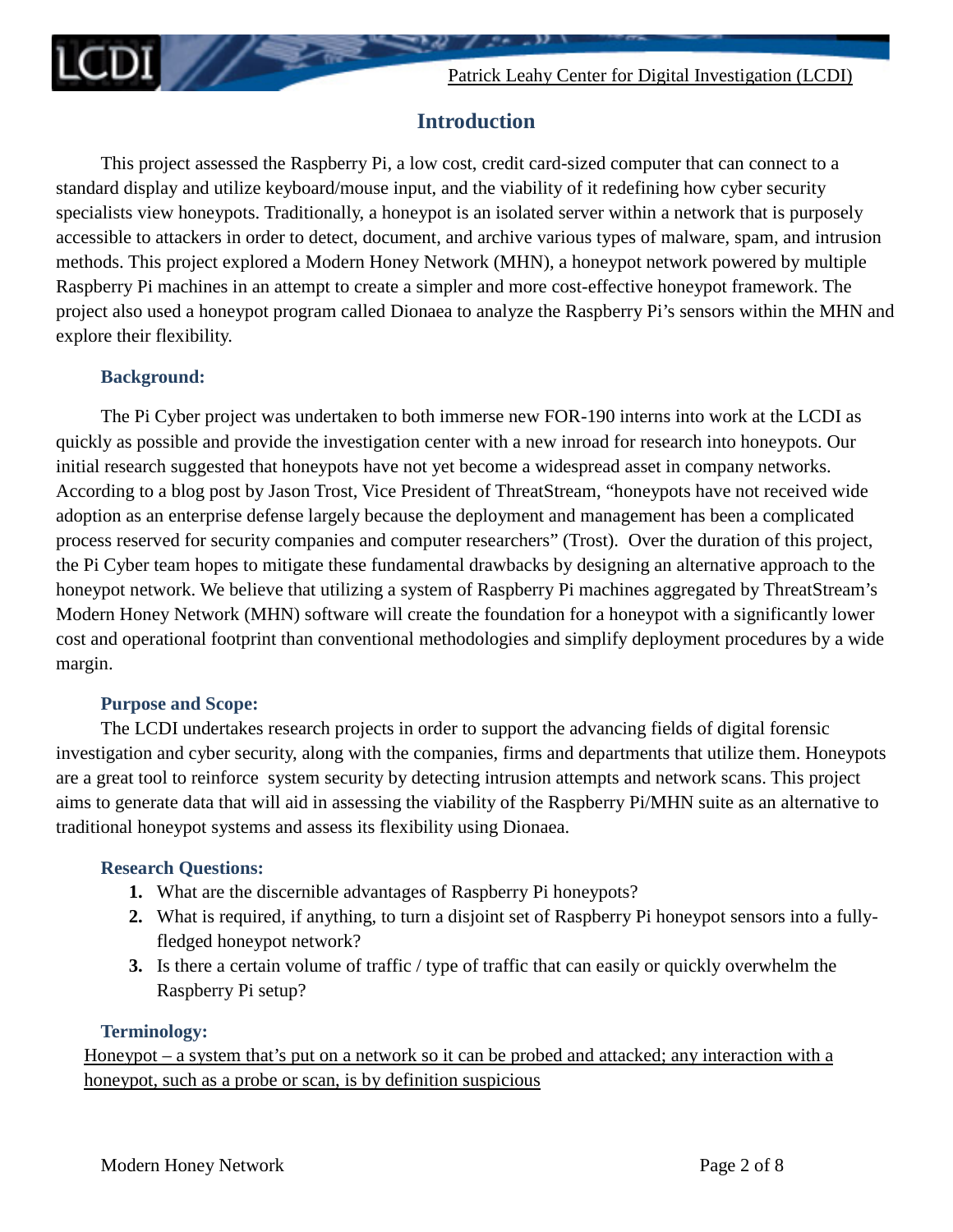Dionaea – honeypot sensor software which spoofs services on ports and records attacks on the spoofed services

Modern Honey Network – honeypot management and data aggregate system

Raspberry Pi – low cost, credit-card sized computer that plugs into a computer monitor or TV, and uses a standard keyboard and mouse (Will often be referred to as RasPi thorough this report)

<span id="page-3-0"></span>Raspbian – fork of Debian (GNU/Linux distribution) optimized for the Raspberry Pi hardware.

# **Methodology and Methods**

In order to create a subnet of Raspberry Pi devices isolated from the LCDI network for use as honeypot sensors, a separate Dynamic Host Configuration Protocol (DHCP) server was necessary to keep the machines from contacting any device outside of the MHN subnet. The team requisitioned a designated project server that would host the MHN as well as the new DCHP, and the Raspberry Pis were arranged to receive IP addresses. At this time, the Python-based MHN installer failed to execute correctly during the initial setup because it required that a MongoDB (a commercial database server) client be present on the machine. In order to be compatible with MongoDB, the server's operating system was downgraded from Ubuntu 15.04 to 14.04 LTS. As a result of these modifications and additions, MHN was installed on the project server with no further error.

Early in the process, the team agreed that the offline DHCP server should be abandoned and instead the honeypot be placed in a subnet within the LCDI network. This decision came from the realization that this separate server would be unable to establish connections to aptitude package servers required to update MHN through its Dionaea deployment script. However, when the new subnet was created, we saw that the Raspberry Pis could be accessed by multiple IP addresses; some were within the subnet mask, while others were aligned to the main LCDI network.

# <span id="page-3-1"></span>**Equipment Used**

| <b>Name</b>                                                                                    | <b>Quantity</b> | <b>Purpose</b>                                                 |
|------------------------------------------------------------------------------------------------|-----------------|----------------------------------------------------------------|
| Project Server                                                                                 | One $(1)$       | Host the Modern Honey Network                                  |
| Raspberry Pis with 8GB Micro SD<br>Cards, USB Wi-Fi adapter and 5v<br>Micro USB power supplies | Five $(5)$      | Dionaea Sensor                                                 |
| Network Switch                                                                                 | One $(1)$       | Creating the network between the<br>project server and the Pis |

A Raspberry Pi is a credit-card sized (approx. 3 ½" x 2" x 1"), ARM-core based miniature computer. Although it boasts a lower clock speed, less memory, and far fewer options for general peripherals, its small size and comparatively low cost (with the kit we used costing approximately  $$100$  for the Pi + peripherals, case, and

Modern Honey Network

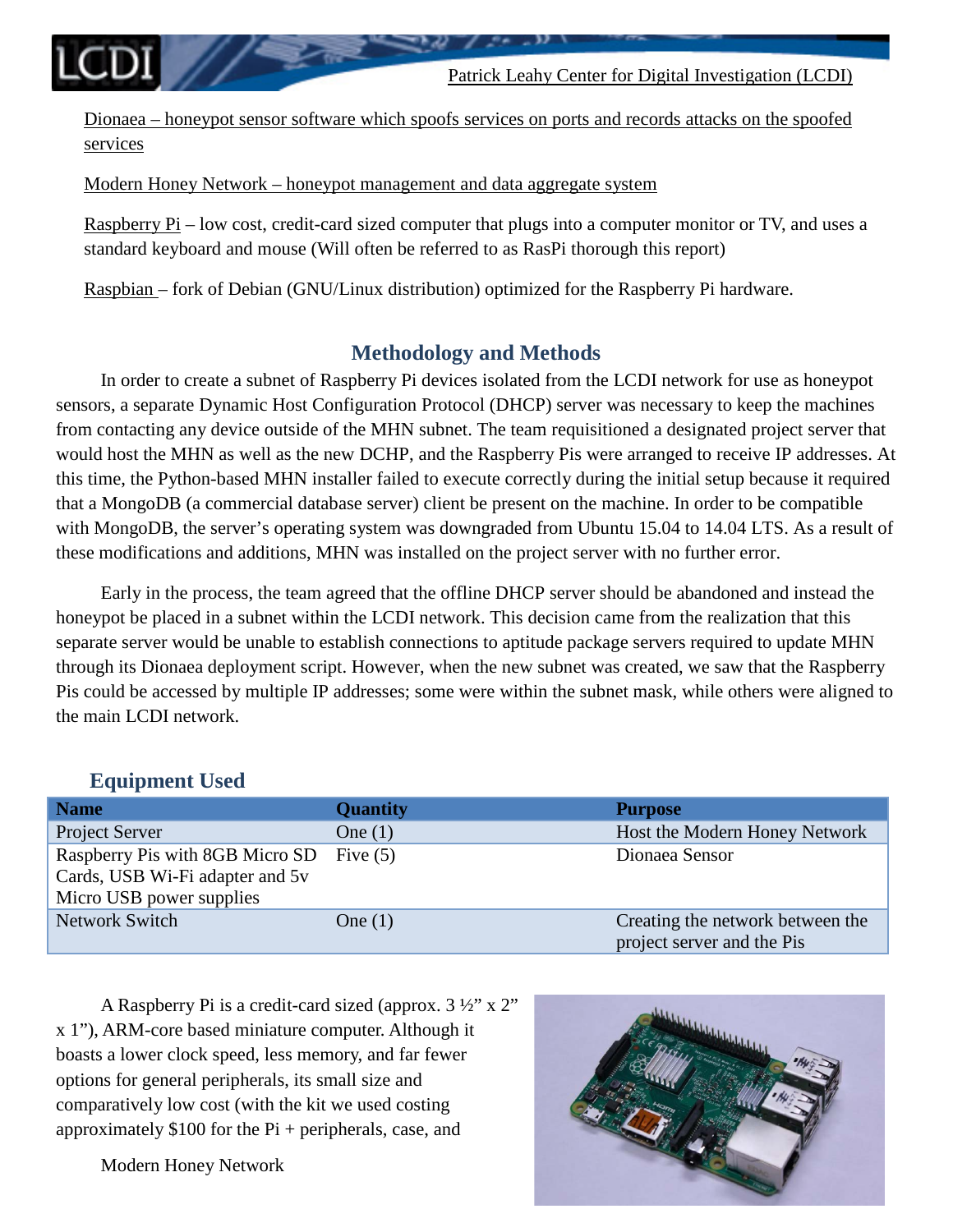assorted odds and ends) makes it a prime choice for utilization in distributed computing/networking solutions, such as honeypot networks.

| Table 1: Devices |
|------------------|
|                  |

| <b>Name</b>            | <b>Purpose</b>  |
|------------------------|-----------------|
| Project Server         | <b>MHN</b> host |
| Raspberry Pi CyberPi01 | Dionaea Sensor  |
| Raspberry Pi CyberPi02 | Dionaea Sensor  |
| Raspberry Pi CyberPi03 | Dionaea Sensor  |
| Raspberry Pi CyberPi04 | Dionaea Sensor  |
| Raspberry Pi CyberPi05 | Dionaea Sensor  |

#### **Analysis**

<span id="page-4-0"></span>This project was created to test the viability of a honeypot network using Raspberry Pis in conjunction with the Modern Honey Network software. We expected the Raspberry Pis to be an effective sensor for a honeypot network based on their low cost and minimal digital footprint. However, Dionaea seemed limited and lacked flexibility due to being a low interaction honeypot by design.

Our initial sweeps of the subnet somewhat validated our predictions. Although each port accessed generated an individual entry in the MHN logs, the information it contained was rudimentary, consisting of a basic description of the type of access, the IP address of the sensor, and the IP address of the accessor. Further inquiry proved that attempting to access a sensor's File Transfer Protocol (FTP) process returned a falsified sandbox on which an attacker's activities, such as file uploads and downloads, could be logged. Further areas of experimentation which were not directly approached over the course of this project, due to time and complexity constraints, include interactions with Samba (a software suite that provides compatibility between Windows and Linux clients) and Structured Query Language (SQL) server access.

Upon examining the MHN logs of sensors that possessed multiple IP addresses, we saw that LCDI equipment (such as 192.168.10.4, determined through an NMAP scan to be a "secret sweeper" for the LCDI) had communicated with the devices and collected data regarding the type of access attempts made.

## **Data Collection**

<span id="page-4-1"></span>Table 2: Sample data from MHN logs, from device cyberpi02

| Date                | <b>Destination Port</b> | <b>Protocol</b> |
|---------------------|-------------------------|-----------------|
| 2015-10-21 13:57:41 | 445                     | smbd            |
| 2015-10-21 13:56:50 | 445                     | smbd            |
| 2015-10-21 13:55:59 | 445                     | smbd            |
| 2015-10-21 13:55:59 | 42.                     | mirrord         |
| 2015-10-21 13:55:59 | 38349                   | mirrorc         |
| 2015-10-21 13:55:59 | 1433                    | mssqld          |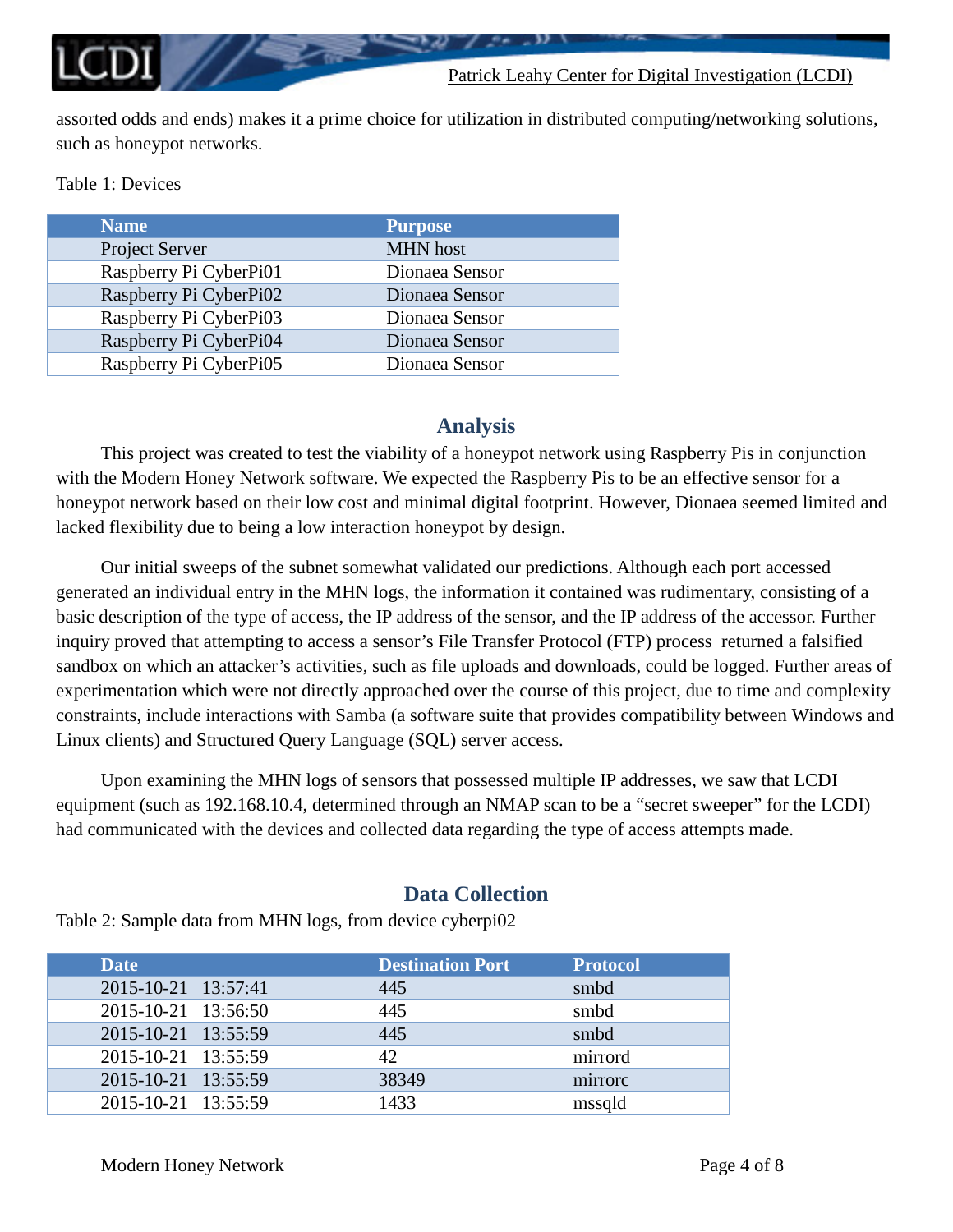## **Results**

<span id="page-5-0"></span>Raspberry Pis present themselves as viable alternatives to consumer grade honeypot sensors when paired with competent aggregation and deployment software like the Modern Honey Network. They were easy to deploy, largely mitigated the attached costs, and carried small footprints. Deployments with Dionaea, although initially appearing limited, offered great flexibility through multiple port selections such as SQL, FTP, SAMBA shares, and HTTP.

**1. What are the discernible advantages of Raspberry Pi honeypots?** 

Raspberry Pi computers have the advantage of being relatively inexpensive and low profile devices, with essential functionality still intact and with fair performance for the size of each device, making them a feasible asset as honeypot sensors.

**2. What is required, if anything, to turn a disjoint set of Raspberry Pi honeypot sensors into a fullyfledged honeypot network?**

Each individual sensor requires the installation of honeypot software along with basic manual configuration to attach it to the network. In addition, a server of some kind is necessary in order to aggregate the data and simplify deployment by utilizing the Modern Honey Network software.

**3. Is there a certain volume of traffic / type of traffic that can easily or quickly overwhelm the Raspberry Pi setup?**

A concentrated, well-distributed surge of traffic has the potential to overwhelm a collection of Raspberry Pis, but this much is true for any network of computers.

# **Conclusion**

<span id="page-5-1"></span>Honeypot frameworks utilizing Raspberry Pis as sensors are far easier to deploy, have a much smaller footprint, and are cheaper than traditional honeypots, while retaining flexibility and ease of information analysis. The team has concluded that with the proper load balance over a network of five to ten Raspberry Pi machines, it would be infeasible (however, not impossible) to overload the sensors with traffic. However, one present issue is that scanning applications like Nmap can identify the sensors as a honeypot. Since honeypots are intended to be shown as little more than a normal asset within a network, this lack of invisibility may alert attackers. Furthermore, Dionaea, which is classified as "low interaction honeypot" software, was shown to be inflexible and limited in its uses, primarily restricted to recording the IP of port access attempts, which does not allow for direct action to be taken or a motive to be established.

# **Further Work**

<span id="page-5-2"></span>We would like to conduct further research into MHN/Honeypots to further explore how we can improve our system and work with different types of honeypots, including those with higher levels of interaction. Notable alternatives include Kippo (an SSH honeypot used to detect and monitor brute force attacks), Conpot (which disguises itself as an Industrial Control System to draw attackers with malicious intent), and Snort (another Intrusion Detection System). Each of these solutions can be integrated within the Modern Honey Network system that was used in this project to manage the Dionaea software deployed over a number of Raspberry Pi devices. On the other side of security, the Raspberry Pi can be used in different methods of hacking into a system including cloud sync intrusion, man in the middle attacks (where the device interposes in

Modern Honey Network **Page 5** of 8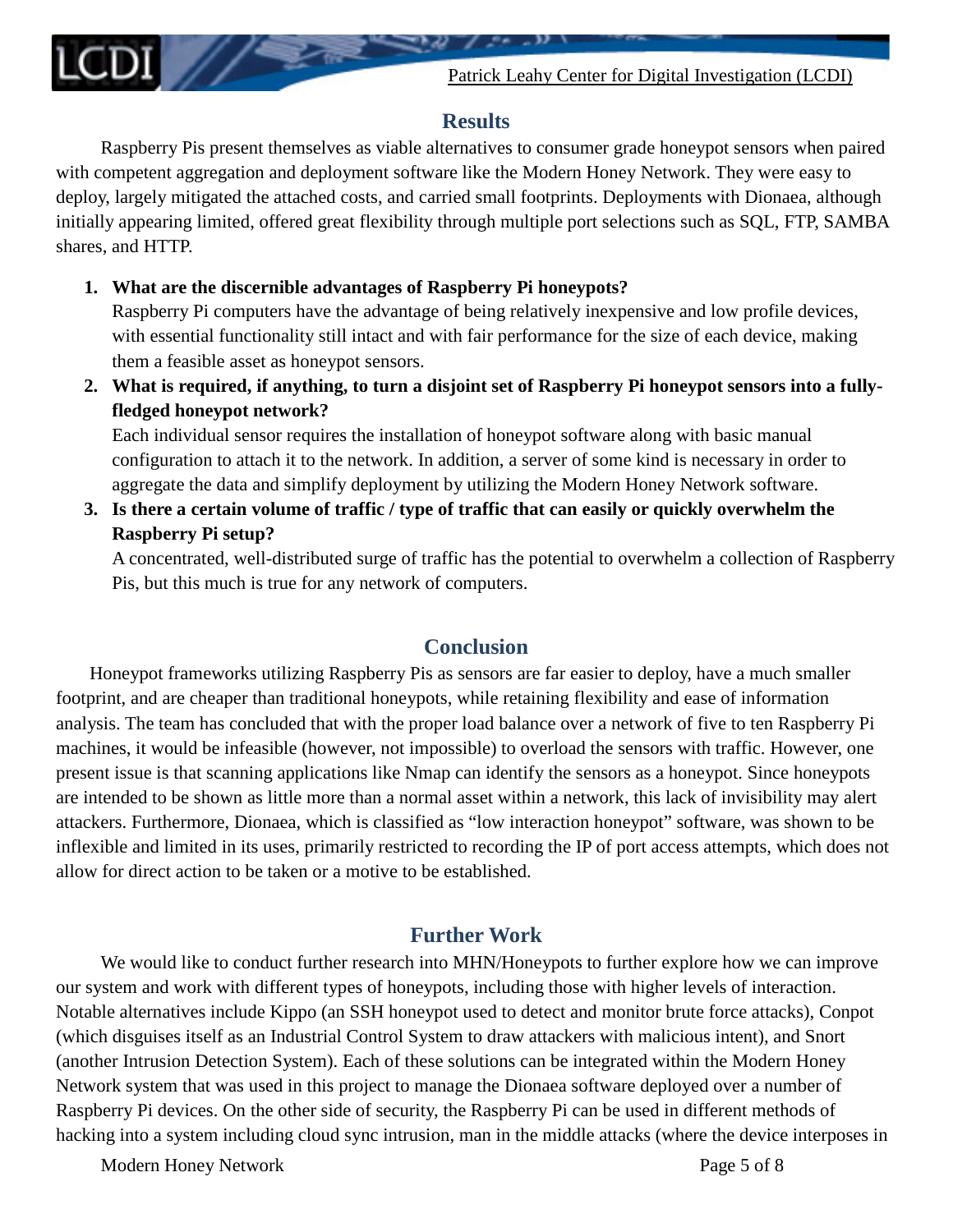

a two-way communication), and Near-Frequency Communication/Radio Frequency Identification signal interception. The portability of the Raspberry Pi makes it a great option for penetration testing, which would require a user to put the Pi on another network and have it act as a packet sniffer on the network until the owner retrieves it again.